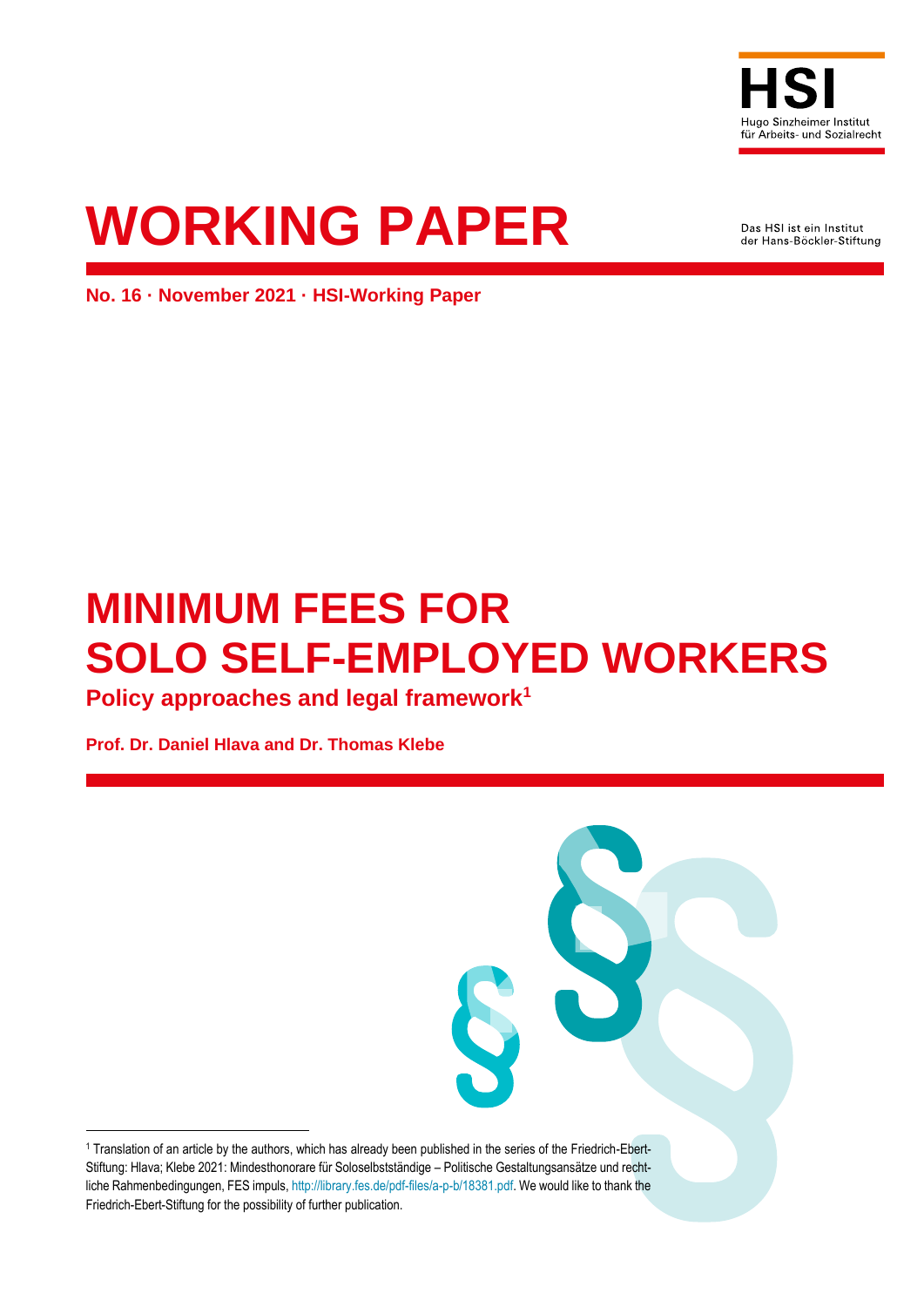# **Contents**

| <b>Introduction</b>                                                         |    |
|-----------------------------------------------------------------------------|----|
| The situation of solo self-employed: A look at the figures                  | 3  |
| Better social security for the solo self-employed: demands and<br>proposals | 5  |
| The legal framework for a minimum fee                                       | 6  |
| <b>Conclusion</b>                                                           | 9  |
| <b>Bibliography</b>                                                         | 10 |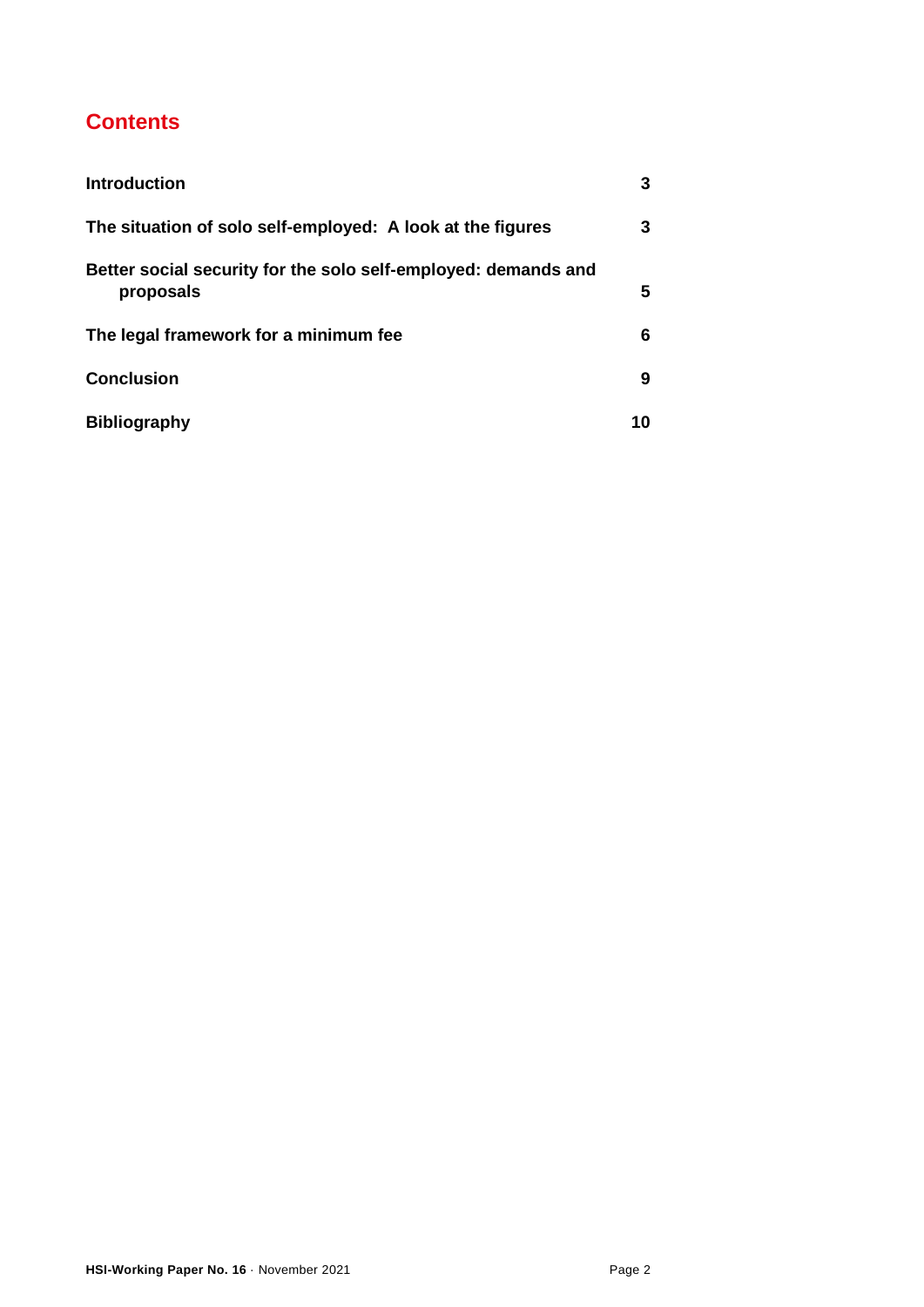#### <span id="page-2-0"></span>**Introduction**

The situation of solo self-employed workers is often precarious. Low net incomes and insufficient social security are not only an individual burden but also a challenge for the welfare state. Politicians and trade unions have therefore put forward different proposals to enable minimum fees, collective agreements for solo self-employed workers and their better access to social security. This article outlines the current state of the debate, presents a proposal for regulating minimum fees for solo self-employed workers and evaluates the legal framework.

The working conditions of the self-employed are increasingly becoming the focus of public attention. Individual groups such as bicycle couriers and contract workers in the meat industry often receive media attention. Most of the self-employed workers do not benefit from the achievements of labour law, although some of them – especially those without employees (so-called solo self-employed workers) – are often in need of protection similar to that of employees. The lack of protection for the self-employed compared to employees, who are entitled to short-time work and unemployment benefits, was highlighted by the Corona crisis. In many places, therefore, there are calls for better protection for the (solo) self-employed (see recently Schulze-Buschoff et al. 2021: 18-26). One aspect of this is the securing of a (reasonably) adequate income. While the German Minimum Wage Act (Mindestlohngesetz) has set a legal minimum wage for employees since 2015 and more far-reaching wage solutions have been found through collective agreements, there is a lack of comparable regulations for the selfemployed.

The following gives an insight into the empirical situation of the self-employed, the reform proposals currently under discussion and the constitutional and European legal framework in which they are embedded.

#### <span id="page-2-1"></span>**The situation of solo self-employed: A look at the figures**

Employment forms and biographies are becoming increasingly diverse. It is not uncommon for dependent employment and self-employment to alternate in colourful succession. The boundaries between service/work contracts and employment contracts are becoming more fluid, especially in times of digitalisation, as shown not least by the decision of the German Federal Labour Court (Bundesarbeitsgericht – BAG) of 1 December 2020 on the employee status of a crowdworker (Neue Zeitschrift für Arbeitsrecht 2021: 552ff.). In the following, however, we will only deal with employees who are actually self-employed, who can thus only make rudimentary use of the protection of labour and social law. In Germany, these were a total of 4.01 million people in 2018, 2.23 million of them without employees, i.e.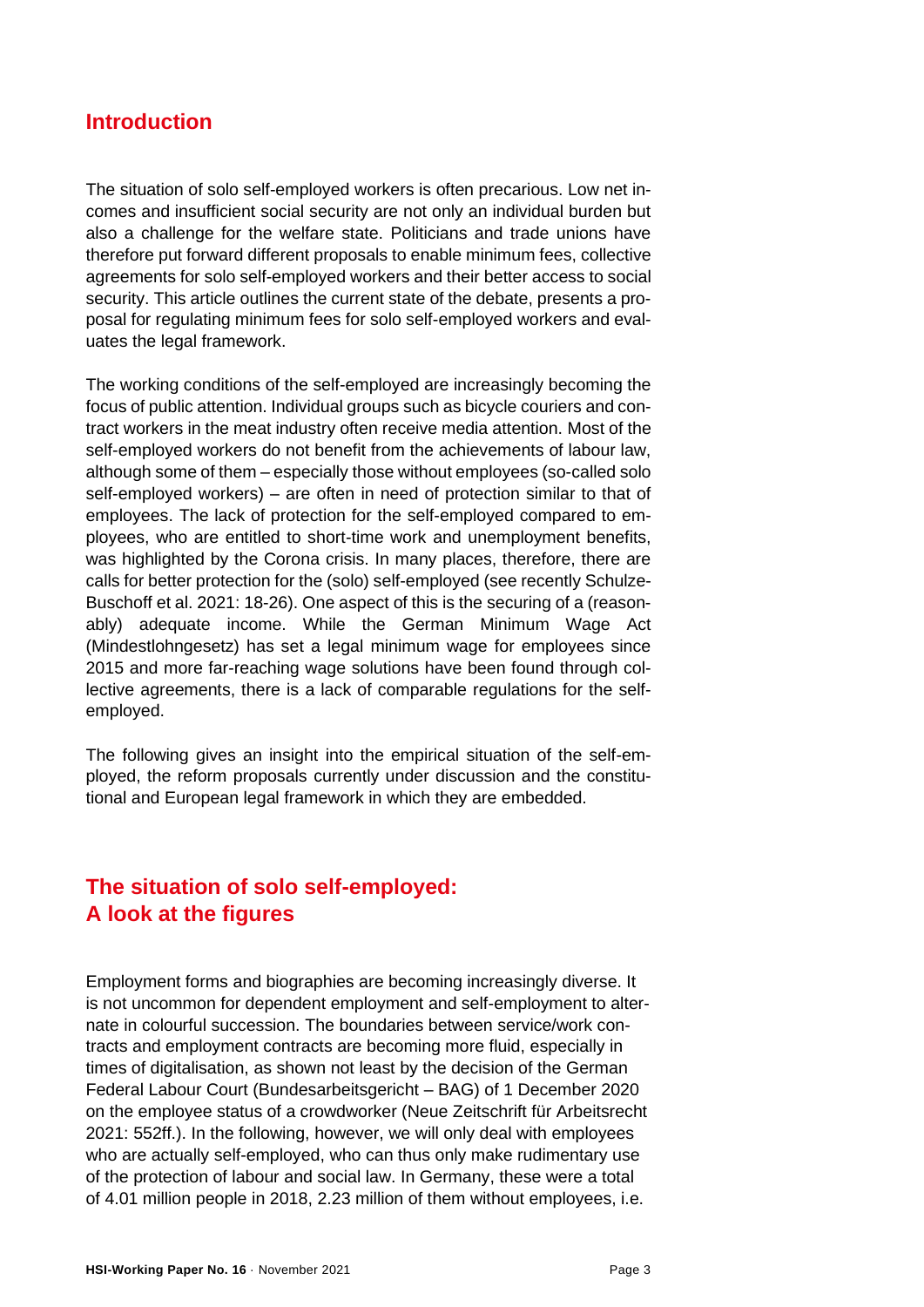so-called solo self-employed. Their share corresponded to 5.3 per cent of the total workforce (Bonin et al. 2020: 9, 11). This rate fell to 4.6 per cent in 2019 (cf. Statistisches Bundesamt). Compared to other countries, it is rather low in Germany. In the United Kingdom, for example, it is 15 per cent, in the Netherlands 16 per cent and in Italy 22 per cent. In the EU, the average is 12.5 per cent (Statistisches Bundesamt 2021; Wirtschaftskammer Österreich 2020). The figures clearly show the weight of the sector.

The job profiles, qualifications and employment opportunities of the self-employed are very differentiated. There are specialists who have high incomes, such as successful writers or IT experts. But there are also many who have very poor and insecure employment opportunities. The average weekly working time of full-time self-employed is 45.3 hours, for self-employed with employees 50.5 and for employees 40.2. However, the proportion of solo self-employed who work part-time is very high at 33.1 per cent (Bonin et al. 2020: 33, 36). Despite the longer working hours, the net income of solo selfemployed persons is lower than that of self-employed persons with employees or of employees, with a considerable spread. The median monthly net income in 2018 was 1,177 EUR, the net hourly wage was 9.40 EUR. For the self-employed with employees, the median was 2,500 EUR/month or 13.80 EUR/hour, for employees 1,675 EUR/month or 10.40 EUR/hour (Bonin et al. 2020: 38). The spread is particularly severe in the comparison of the first and second quintile to the fifth. While the median of the lowest 20 per cent of net incomes for the solo self-employed is 225 EUR per month, it amounts to 600 EUR in the second quintile and 3,500 EUR for the top 20 per cent of net incomes. It is therefore quite understandable that, according to estimates, a very large proportion of solo self-employed people are currently below the statutory minimum wage of 9.60 EUR gross, and in some cases very significantly so. According to earlier studies, approximately every fourth self-employed person had less than the statutory minimum wage (Brenke 2013: 7). Finally, the expansion of the platform economy should be addressed at this point, which now also provides the main job for a number of people comparable to temporary work in Germany (Pesole et al. 2018: 19).

It is obvious that the situation described above means a challenge for the welfare state – in terms of the earnings of the solo self-employed as well as in questions of social security. Other states have already taken action here and have set minimum wages for certain solo self-employed workers. The Polish "Minimum Wage Act" of 22 July 2016 covers solo self-employed workers who provide orders or services for companies, e.g. lorry drivers, couriers or cleaning services. The Dutch "Act amending the minimum wage and the minimum supplement in connection with the application of this Act to certain fixed employment contracts" of 29 March 2017 (Staatsblad [2017] 290 of 4 July 2017) sets a minimum fee for self-employed persons with up to two employees for certain services, albeit with some exceptions.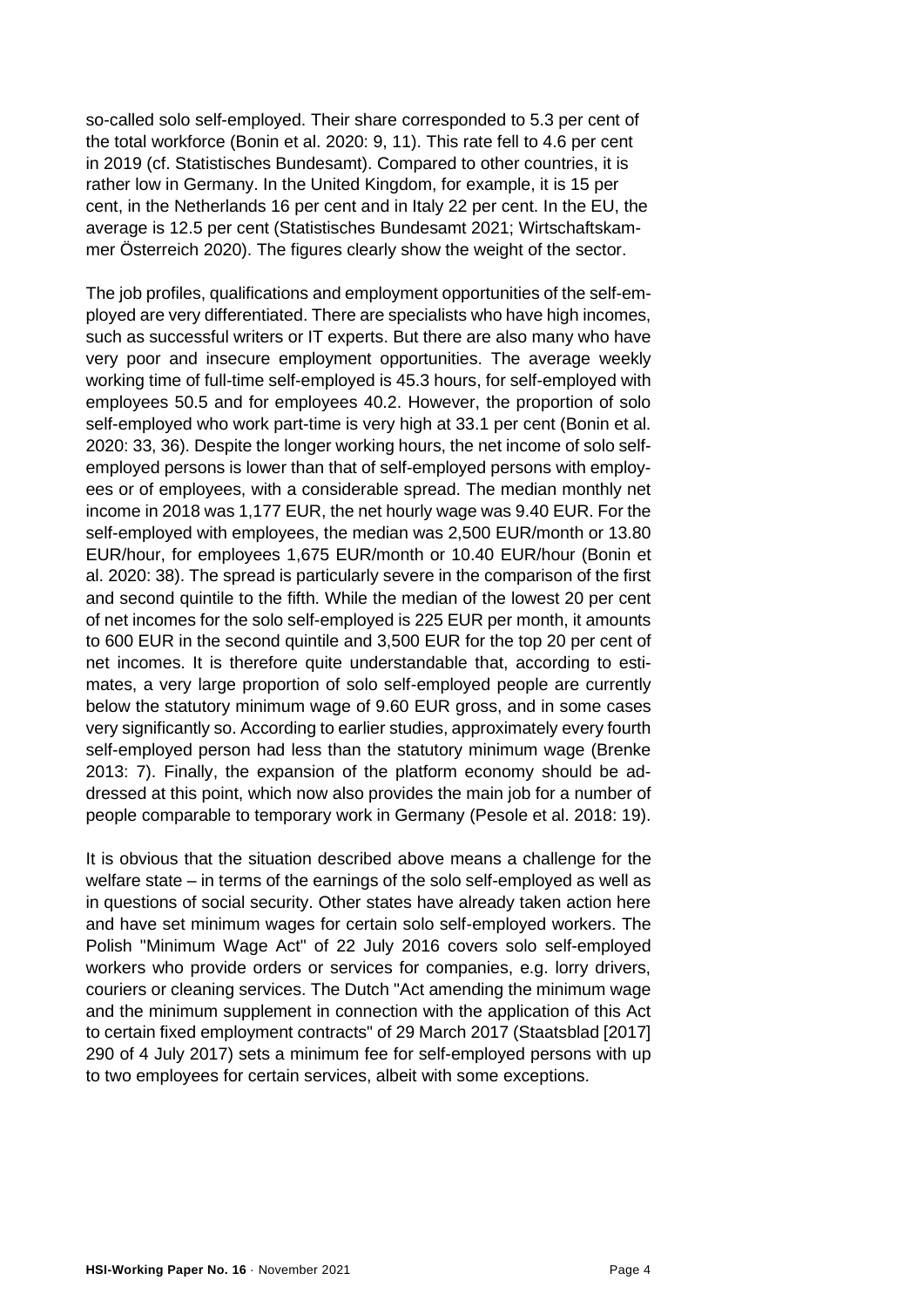## <span id="page-4-0"></span>**Better social security for the solo self-employed: demands and proposals**

In Germany, the debate on social security for solo self-employed workers has also clearly gained momentum. In November 2020, the Federal Ministry of Labour and Social Affairs (Bundesministerium für Arbeit und Soziales – BMAS) published the key points "Fair Work in the Platform Economy", which only concern this area, but can be generalised in terms of social protection (BMAS 2020; Der Spiegel 2020). For example, the Ministry wants to include solo self-employed platform workers in the statutory pension insurance and provide for a financial participation of the platform operators in the contributions. Platform contributions for other social insurance branches such as accident and health insurance are also to be examined. At the same time, the Ministry wants to find ways to enable a collective-law organisation for solo self-employed platform workers, i.e. joint action, e.g. with regard to collective agreements, without coming into conflict with anti-trust law. In addition, the Ministry is discussing minimum notice periods depending on the duration of the activity, continued payment of wages in case of illness as well as rules on maternity protection and leave – issues that were also part of the agenda at the meeting of labour and social affairs ministers on 3 December 2020 at EU level (Arbeit und Recht 2021: 69). A motion by the Bündnis 90/Die Grünen parliamentary group in the German Bundestag (Bundestags-Drucksache 19/27212) goes in the same direction. There, a general minimum fee is demanded as an absolute lower limit for time-based services, as well as sector-specific minimum fees and a reform of European antitrust law (Art. 101 para. 1 TFEU) in order not to bring collectively agreed minimum fees into conflict with the law. Similar considerations on antitrust law are also being made by the European Commission (European Commission 2021). The parliamentary group SPD has called for a minimum fee of 25 EUR/hour, and the parliamentary group "Die Linke" is also pushing for minimum fees (Wirtschaftswoche 2018; Linksfraktion 2017).

At the Hugo Sinzheimer Institute for Labour and Social Security Law (HSI), we have drafted a law on minimum wage conditions for solo self-employed persons. The HSI has proposed an amendment to the Minimum Wage Act to include solo self-employed workers through a new Section 25. According to Section 26, the amount of the minimum wage should be determined for each hour of work according to the respective amount of the general minimum wage plus a flat-rate social security surcharge of 25 per cent. In the event of a dispute, it is to be presumed "that the temporal scope of the activity presented by the persons entitled to claim under section 25 and based on objectively comprehensible information is correct, unless the principal can present and prove a deviating scope. In case of doubt, a reasonable duration shall be deemed to have been agreed". Reimbursements from the client for expenses incurred cannot be taken into account (Hugo Sinzheimer Institut 2018). It is important to note in this context that this is a proposal for a minimum fee and not an upper limit of any kind.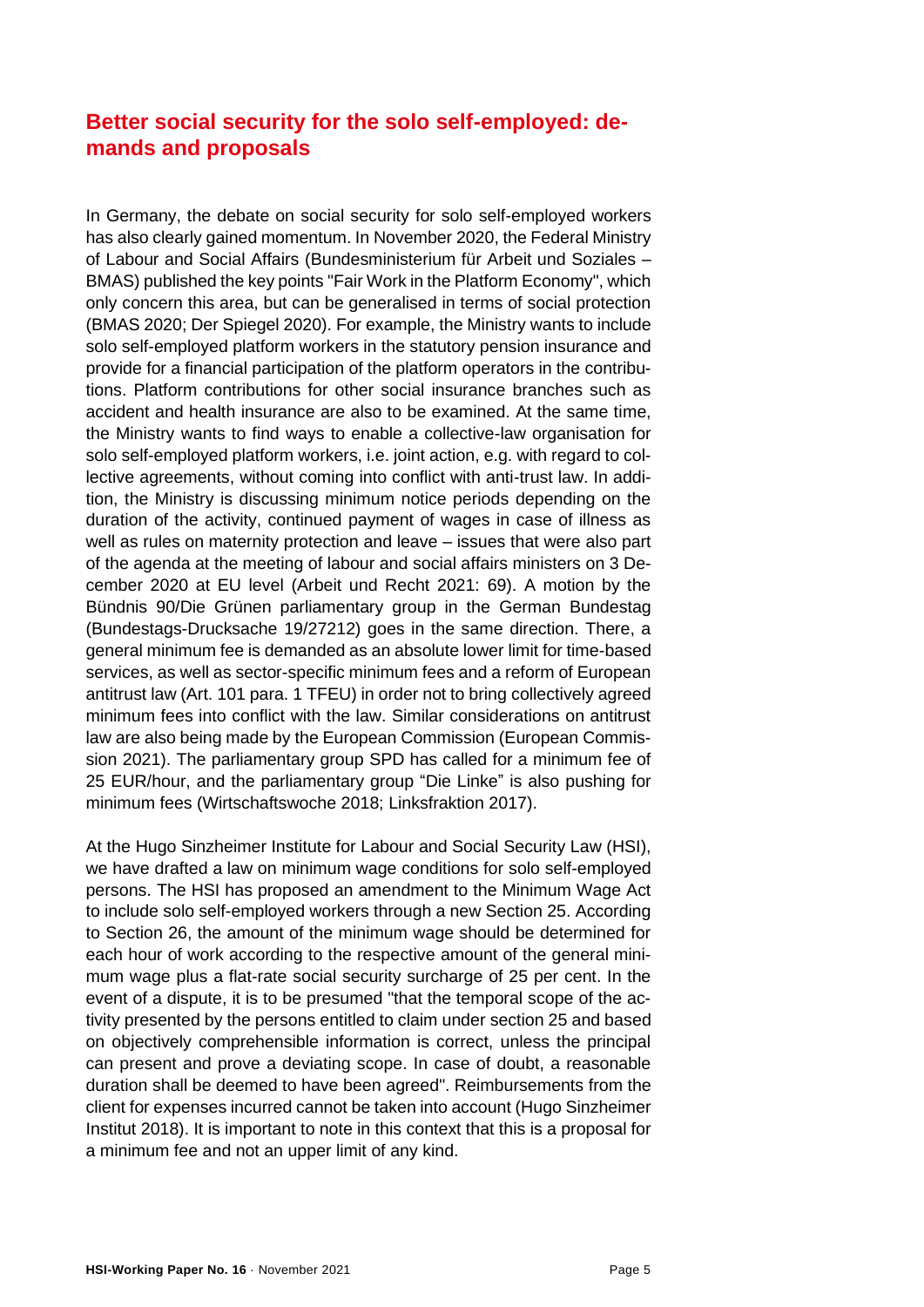Because of the heterogeneity of the employment of solo self-employed, other proposals go in the direction of the Bündnis 90/Die Grünen parliamentary group. This is the case, for example, with the trade union ver.di (2021), which has a long experience in representing the self-employed, or also with the German Trade Union Confederation (DGB 2021). Both demand sectorspecific minimum fees. In this respect, the discussion about the respective expediency of a regulation is not over and it should be considered whether a combination of both approaches would not make sense.

In addition to the minimum fee, the debate on better social security for the self-employed revolves around inclusion in the social security system. Here, for example, an obligation to provide for retirement is being discussed. Not least, the OECD had clearly criticised the German regulations. Unlike in most other OECD states, the vast majority of self-employed are not obliged to take out pension insurance. Many are therefore dependent on other income, assets or social assistance in old age (Handelsblatt 2019: 9; FAZ 2019: 15). Agreements in the coalition agreement of the CDU/CSU and SPD in the 2017-2021 legislative period also went in this direction, according to which self-employed persons who are not covered by professional pension schemes would have to choose between the statutory pension and a private pension in future. As is well known, they were unfortunately not realised. The comments of the self-employed organisations were sceptical to negative. This even applied to the increase in the minimum wage, which did not affect their clientele, and even more so to minimum fees (cf. e.g. Verband der Gründer und Selbstständigen e.V. 2018; Bund der Selbständigen e.V.). In the case of social security, there was quickly talk of a bureaucratic monster. Unfortunately, it is forgotten that self-employed people are often in the famous poverty trap in old age and then the general public has to pay for them. In other European states the self-employed are often integrated into the social security systems, too.

#### <span id="page-5-0"></span>**The legal framework for a minimum fee**

Both national regulations and European law must be taken into account here. Within the framework of this article, however, it is not possible to plumb every depth. For Germany, first of all, a corresponding regulation would fall under the concurrent legislation of Article 74 para. 1 no. 11 of the Constitution (Grundgesetz – GG). The regulation of a minimum fee would have to be measured against Article 12 and Article 2 GG. According to the case law of the German Federal Constitutional Court (Bundesverfassungsgericht – BVerfG), the legislature is entitled to legally limit the exercise of the profession protected by Article 12 para. 1 of the Constitution, which also includes the agreement of fees, in order to counteract social or economic imbalances (disturbed contractual parity) and to balance the freedoms affected (BVerfGE 81, 242; 134, 204). This is precisely the aim of a corresponding regulation on a minimum fee, whether sector-specific or general, which is intended to compensate for the de facto imbalance between solo self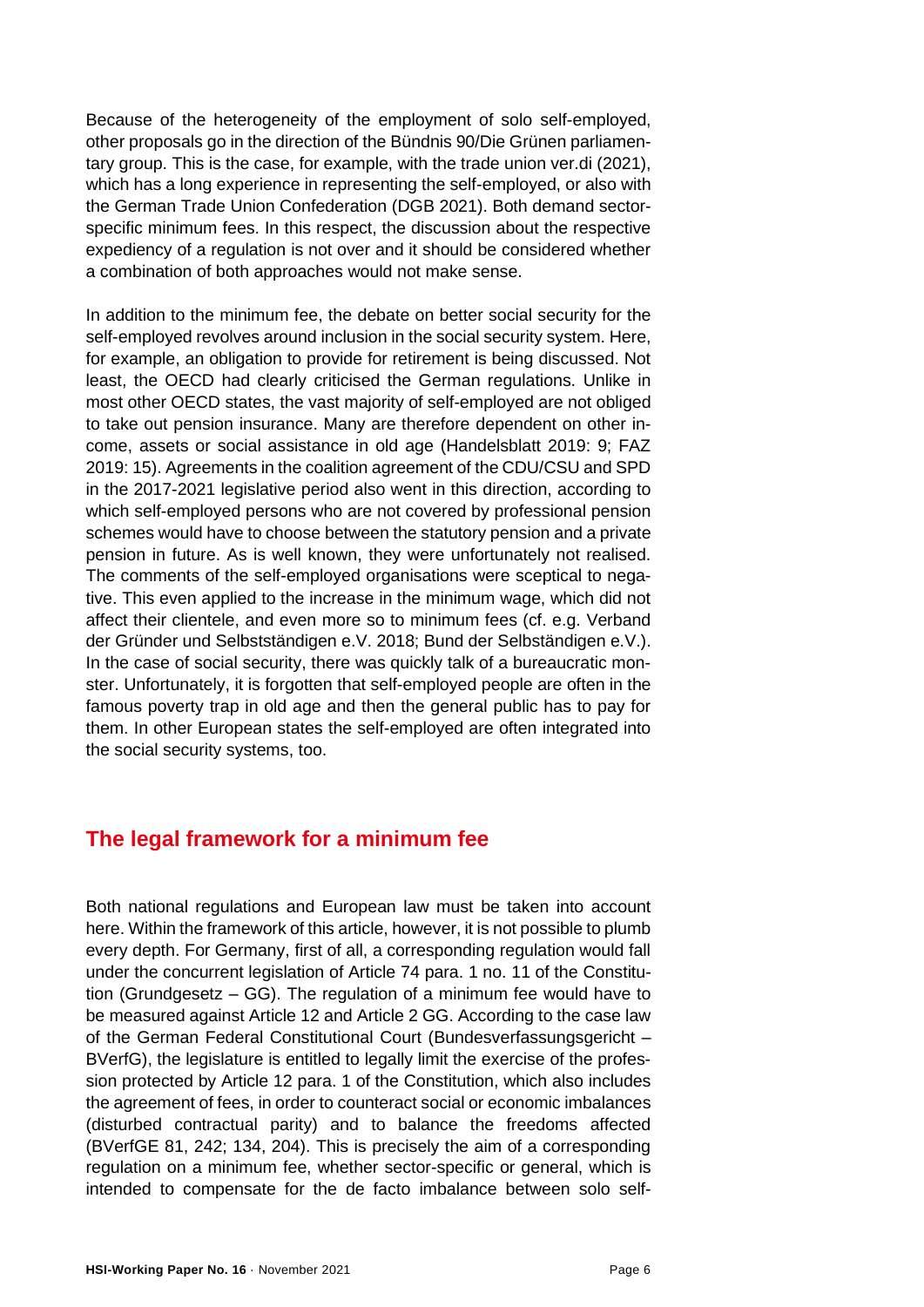employed workers and their clients in determining a living wage. The conflicting fundamental rights of contractors and clients are to be balanced as far as possible by means of practical concordance<sup>2</sup> and taking into account the principle of the welfare state (BVerfGE 134, 204). A regulation on a minimum fee would take into account the following aspects:

- Securing the subsistence minimum through an adequate income;
- long-term relief for taxpayers;
- stabilising social security systems by reducing the need for supplementary social benefits;
- combating social and economic imbalances, e.g. social dumping and undercutting competition;

• other reasons of general interest (Hugo Sinzheimer Institut 2018: 5). In this regard, according to the Federal Constitutional Court, the legislature has a wide scope of assessment and design to react to a disturbed contractual parity with a statutory regulation of contractual freedom (BVerfGE 81, 242). The regulation of a minimum fee is, at least in the case of a proposal that is oriented towards the minimum wage, proportionate and does not lead to an excessive impairment of the professional freedom of principals. Finally, an encroachment on the general freedom of contract from Article 2 para. 1 of the Constitution, which is subordinate to professional freedom, is also unobjectionable. The provision is subject to a legal reservation, and the regulation would be proportionate for the aforementioned reasons.

However, the discussion on the establishment of a minimum fee for solo self-employed professionals almost received a damper from Luxembourg. In 2019, the Court of Justice of the European Union (CJEU) ruled that the fee schedule for architects and engineers (Honorarordnung für Architekten und Ingenieure – HOAI), which is binding in Germany, violates the freedom to provide services for entrepreneurs guaranteed by EU law in Article 56 of the TFEU (CJEU, ruling of 4 July 2019 – C-377/17). Until its amendment in 2021, the HOAI set both minimum and maximum rates for the remuneration of architectural and engineering services (Section 7 paras. 2-4 HOAI old version). The CJEU criticised the regulation not because of its objectives, namely ensuring the quality of construction services and consumer protection, but because these objectives were not pursued by the HOAI in a coherent and systematic manner. For example, planning services can also be provided by other, non-regulated professions, so that the intended consumer protection is not achieved. The CJEU thus set requirements for the justification of minimum fee rates, but only refers to the aforementioned objectives of the HOAI. A generally applicable minimum fee serves to improve the working conditions of solo self-employed workers, to avoid social dumping and to protect social systems – the decision says nothing about this (Hlava et al. 2019: 1691). In addition, the minimum standards are not directed at individual professions, but at all solo self-employed workers equally. The restriction on the freedom to provide services, which lies in the fact that self-employed persons cannot negotiate their prices completely

<sup>2</sup> If two constitutionally equivalent fundamental rights collide with each other (e.g. the trade unions' right to strike with the right to property and the entrepreneurial freedom of the employer subject to a strike), a balancing of interests must be carried out with the aim that both fundamental rights can be realised to the greatest possible extent. This process is called "practical concordance" (cf. e.g. BVerfG, decision of 9 July 2020 – 1 BvR 719/19).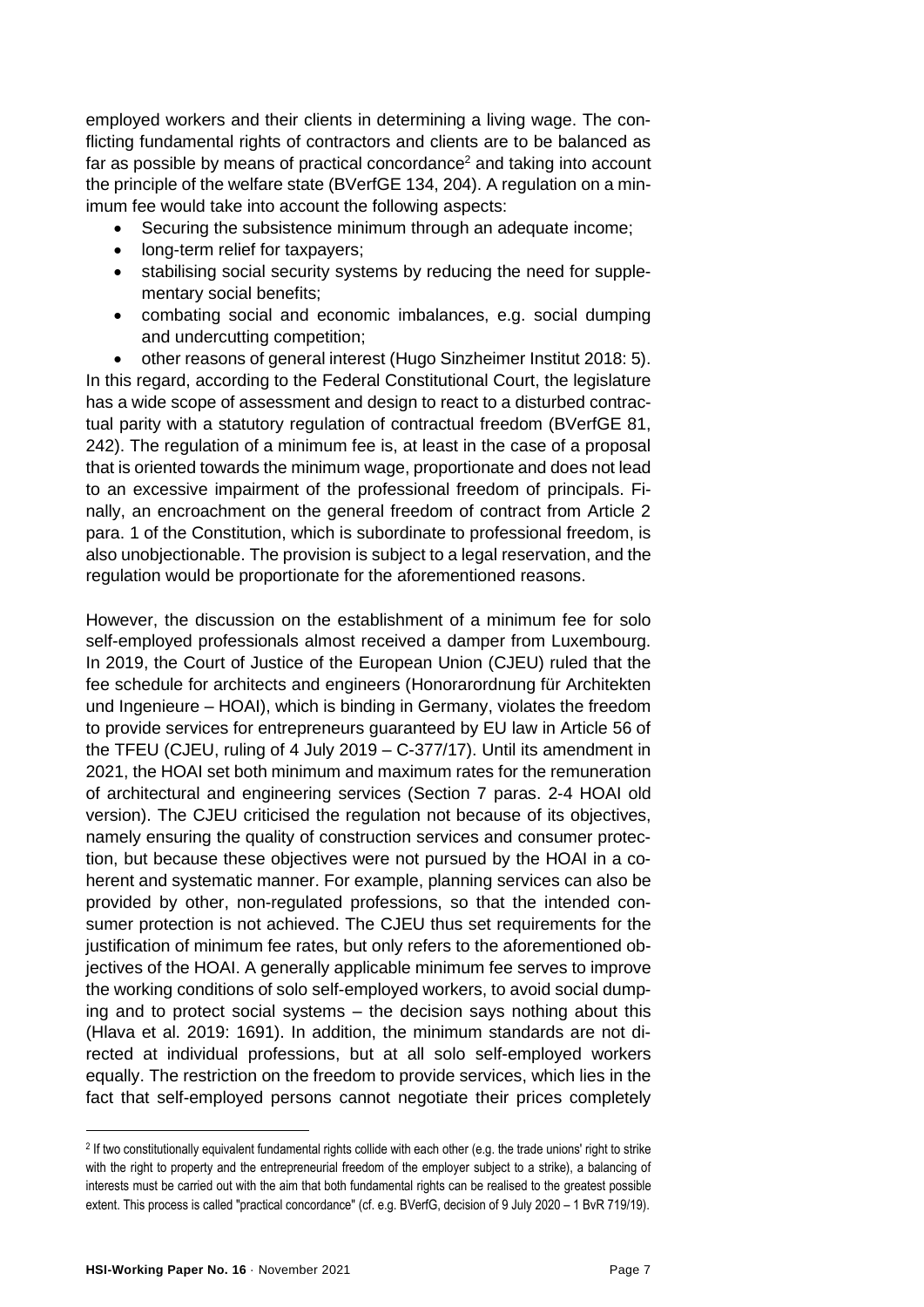freely, but must at least achieve a certain hourly rate, is justified by the aforementioned compelling reasons in the general interest. A minimum wage is not only suitable to achieve these objectives. It is also necessary to mitigate the undesirable developments of the markets which they are unable to remedy themselves (Hugo Sinzheimer Institut 2018: 7). For the rest, these are merely minimum wages. These are intended to benefit the self-employed, who often receive only very low remuneration and are therefore particularly in need of protection. In this respect, a minimum fee would also not violate EU law (on this differentiation, cf. Bayreuther 2018: 34). The fact that the CJEU is not per se opposed to minimum fees for self-employed persons – albeit in relation to specific professional groups – is shown, for example, by a ruling from 2006, in which the Court of Justice accepted an Italian scale of fees for lawyers (CJEU, ruling of 5 December 2006 – C-94/04 and C-202/04).

The question of whether solo self-employed workers can negotiate their working conditions and thus also a minimum fee through collective agreements is even more difficult. The discussion on this is particularly sparked by anti-trust law. If companies agree on a minimum remuneration or coordinate their behaviour, this constitutes a cartel prohibited under Article 101 para. 1 TFEU, at least if there is a noticeable impairment of interstate competition (on this topic cf. Schubert 2021: 1212). This ban on cartels does not apply to collective agreements for employees (CJEU, judgment of 21 September 1999 – C-67/96 (Albany)). However, whether collective agreements for solo self-employed workers are also permissible is more difficult to answer. In the FNV case, which dealt with collective agreements for formally self-employed temporary musicians, the CJEU had ruled that they can in any case be concluded for self-employed persons who are "in fact 'false self-employed', that is to say, service providers in a situation comparable to that of employees" (CJEU, judgment of 4 December 2014 – C-413/13, para. 31). Whether the CJEU really only meant "false self-employed" (i.e. in reality employees), persons similar to employees, who are essentially defined by their economic dependence on a client, or generally workers who are in need of protection comparable to that of employees, is controversially discussed (on the state of the discussion cf. Schubert 2021: 1214). In general, however, against the backdrop of the constitutionally guaranteed autonomy of collective bargaining (Article 28 EU Charter of Fundamental Rights) and the prohibition of discrimination against self-employed workers who are in need of comparable protection, it can be assumed that the ban on cartels does not apply at least to quasi-employees (cf. Schubert 2021: 1.218; Bayreuther 2018: 93ff.). Going further, we are of the opinion that the comparable need for protection must be the decisive criterion, i.e. that beyond the circle of persons similar to employees, who are only a category of employees in some European states, the exception to the ban on cartels can also apply to other solo self-employed persons.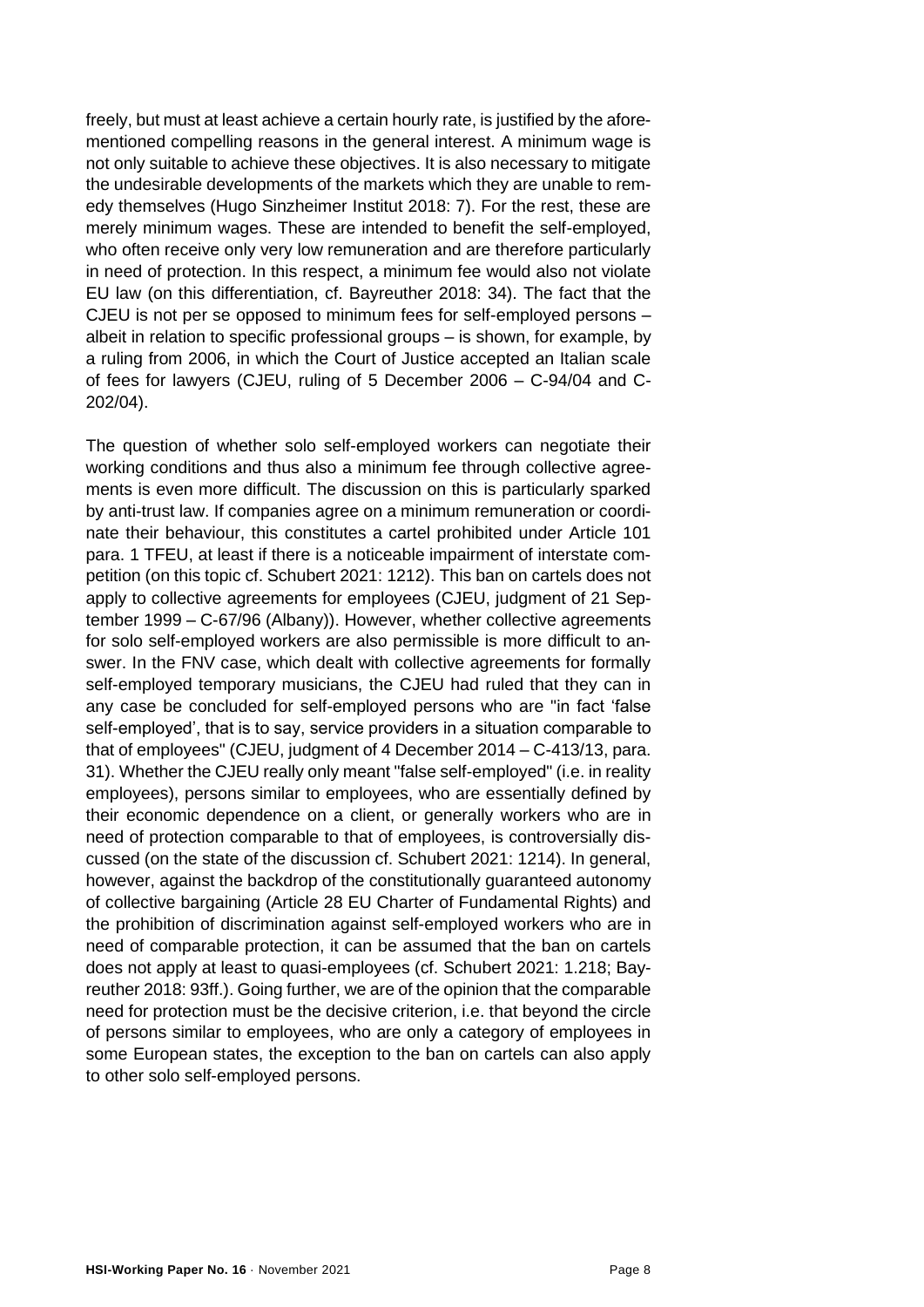## <span id="page-8-0"></span>**Conclusion**

The situation in which many self-employed people find themselves is often precarious. On average, they earn less than employees and, due to their structural inferiority, they usually cannot set their own prices. This makes it almost impossible for them to provide for their old age above the basic social security level. A first step to counteract this undesirable development of the market could be the introduction of general minimum fees, which are supplemented by sector-specific collective agreements. In addition, there are numerous other regulatory proposals. All this must be within the legally permissible framework. We assume that minimum fees and collective agreements are in any case permissible for self-employed workers in need of social protection. What measures German politicians will take will become clear in the new legislative period, but important impulses can also be expected from Europe.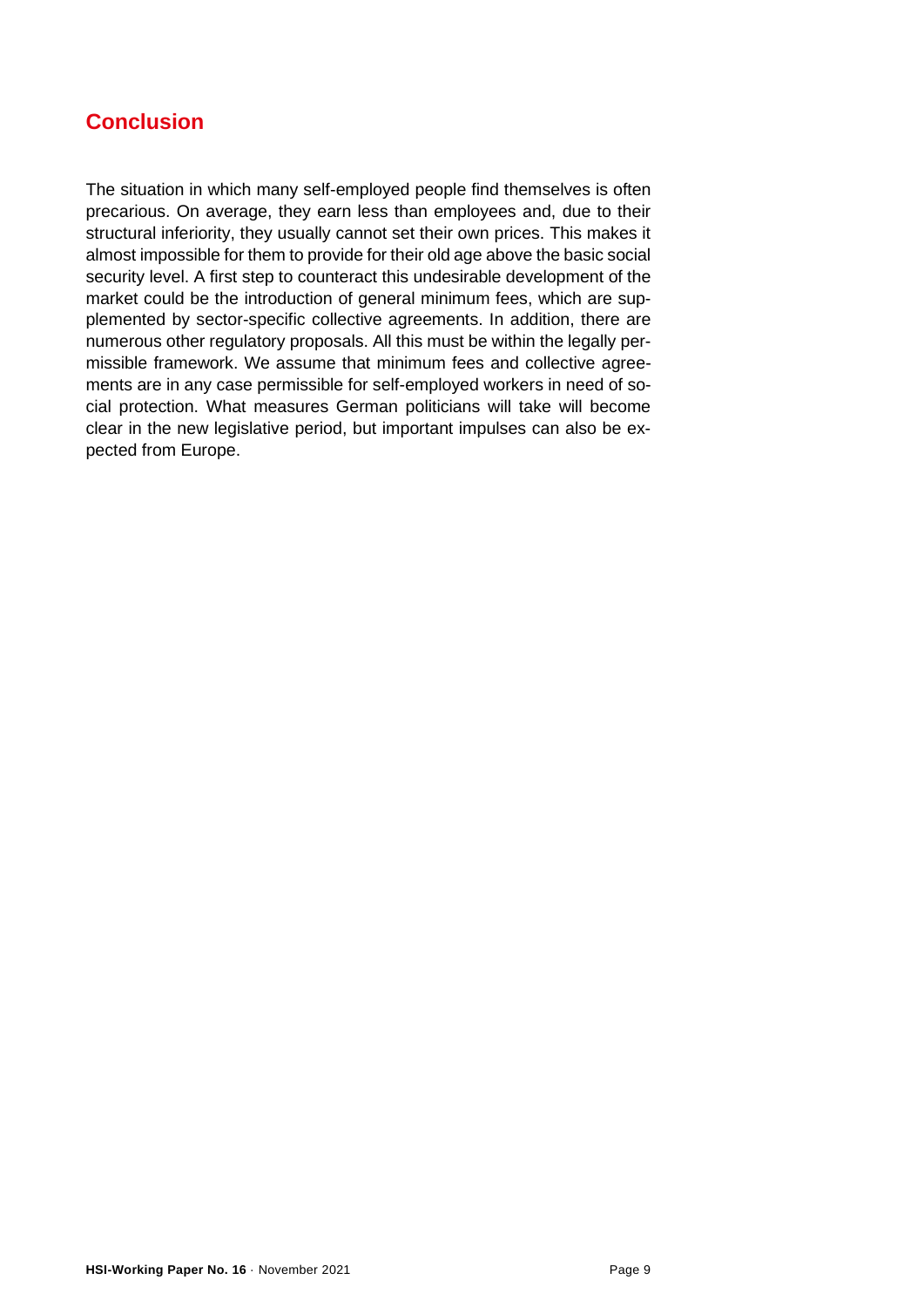#### <span id="page-9-0"></span>**Bibliography**

- Bayreuther, Frank 2018: Sicherung der Leistungsbedingungen von (Solo-)Selbständigen, Crowdworkern und anderen Plattformbeschäftigten, HSI-Schriftenreihe Band 26, Frankfurt am Main.
- BMAS 2020: Eckpunkte "Faire Arbeit in der Plattformökonomie", [https://www.denkfabrik-bmas.de/fileadmin/Downloads/eckpunkte-faire](https://www.denkfabrik-bmas.de/fileadmin/Downloads/eckpunkte-faire-plattformarbeit_1_.pdf)[plattformarbeit\\_1\\_.pdf](https://www.denkfabrik-bmas.de/fileadmin/Downloads/eckpunkte-faire-plattformarbeit_1_.pdf) (30/08/2021).
- Bonin, Holger; Krause-Pilatus, Annabelle; Rinne, Ulf 2020: Selbständige Erwerbstätigkeit in Deutschland (Aktualisierung 2020), BMAS-Forschungsbericht 545, Berlin.
- Brenke, Karl 2013: Alleintätige Selbstständige: Starkes Beschäftigungswachstum, oft nur geringe Einkommen, in: DIW-Wochenbericht 7 (2013), S. 3–16.
- Bund der Selbständigen e.V. 2021: Mindestlohnerhöhung zum 1. Juli, 30. Juni 2021, [https://bds-rlp.de/2021/06/30/mindestlohnerhoehung-zum-1](https://bds-rlp.de/2021/06/30/mindestlohnerhoehung-zum-1-juli/) [juli/](https://bds-rlp.de/2021/06/30/mindestlohnerhoehung-zum-1-juli/) (13/09/2021).
- Der Spiegel 2020: Heil will Arbeitsbedingungen bei digitalen Plattformen verbessern, in: Der Spiegel, 27 November 2020, [https://www.spie](https://www.spiegel.de/wirtschaft/hubertus-heil-will-arbeitsbedingungen-bei-digitalen-plattformen-verbessern-a-1e48c82c-f9e5-4694-9a4d-c5987ea01a33)[gel.de/wirtschaft/hubertus-heil-will-arbeitsbedingungen-bei-digitalen](https://www.spiegel.de/wirtschaft/hubertus-heil-will-arbeitsbedingungen-bei-digitalen-plattformen-verbessern-a-1e48c82c-f9e5-4694-9a4d-c5987ea01a33)[plattformen-verbessern-a-1e48c82c-f9e5-4694-9a4d-c5987ea01a33](https://www.spiegel.de/wirtschaft/hubertus-heil-will-arbeitsbedingungen-bei-digitalen-plattformen-verbessern-a-1e48c82c-f9e5-4694-9a4d-c5987ea01a33) (02/09/2021).
- DGB 2021: Regeln für Plattformarbeit, 24 March 2021, <https://www.dgb.de/++co++f012a364-8c7b-11eb-8bce-001a4a160123/> (02/09/2021).
- European Commission 2021: Collective bargaining agreements for selfemployed – scope of application of EU competition rules, Ref. Ares(2021)102652 - 06/01/2021, [https://eur-lex.europa.eu/legal-con](https://eur-lex.europa.eu/legal-content/EN/ALL/?uri=PI_COM%3AAres%282021%29102652)[tent/EN/ALL/?uri=PI\\_COM%3AAres%282021%29102652](https://eur-lex.europa.eu/legal-content/EN/ALL/?uri=PI_COM%3AAres%282021%29102652) (13/09/2021).
- Hlava, Daniel; Höller, Johannes; Klengel, Ernesto 2019: Verfahren vor dem EuGH, in: Neue Zeitschrift für Arbeitsrecht (NZA) 24 (2019), S. 1687–1694.
- Hugo Sinzheimer Institut 2018: Entwurf eines Gesetzes über Mindestentgeltbedingungen für Selbstständige ohne Arbeitnehmer (Solo-Selbstständige), HSI-Working-Paper Nr. 12, [https://www.hugo-sinzheimer](https://www.hugo-sinzheimer-institut.de/faust-detail.htm?sync_id=HBS-007660)[institut.de/faust-detail.htm?sync\\_id=HBS-007660](https://www.hugo-sinzheimer-institut.de/faust-detail.htm?sync_id=HBS-007660) (02/09/2021).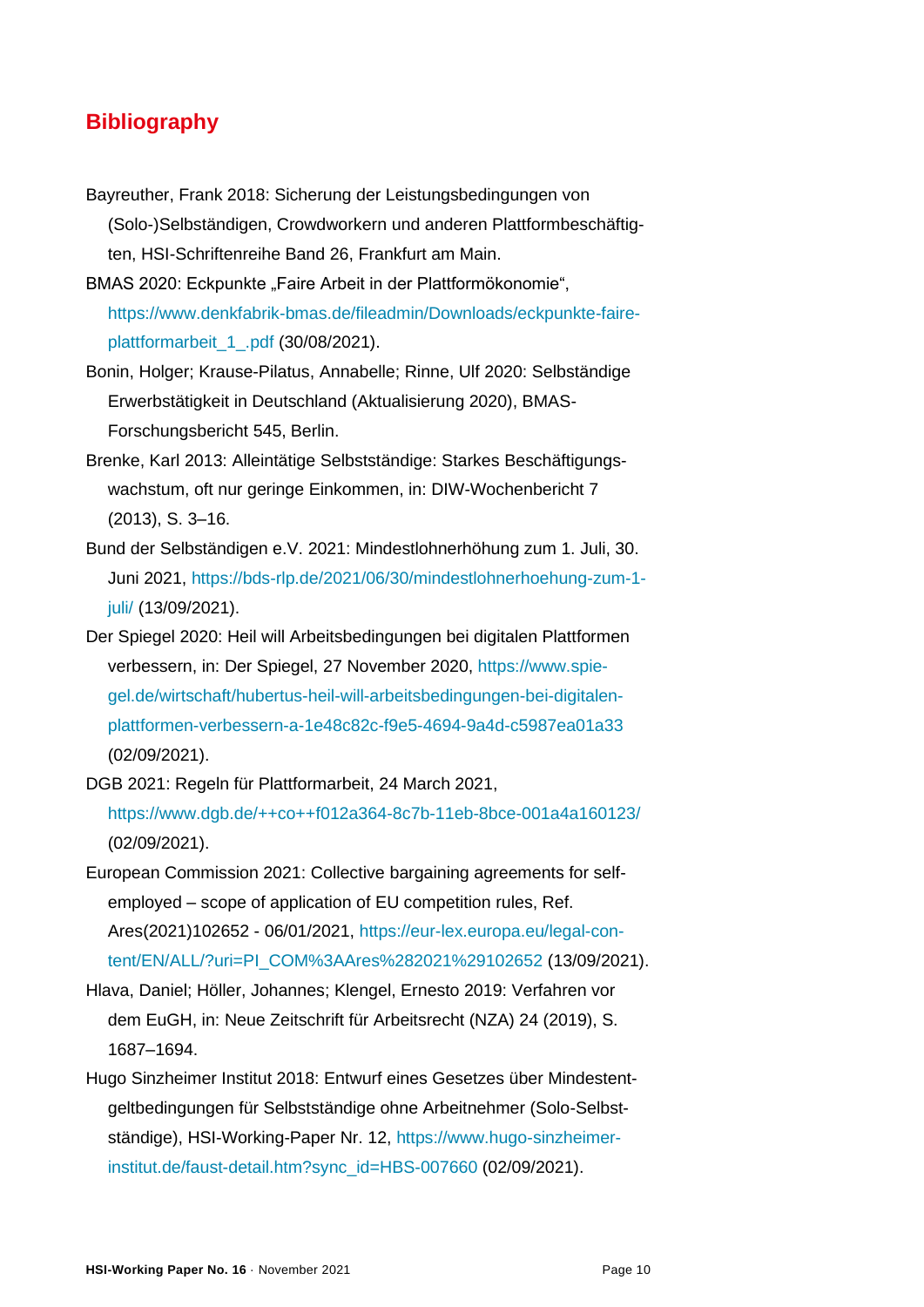- Linksfraktion 2017: Mindesthonorare für Solo-Selbstständige, 3 March 2017, [https://www.linksfraktion.de/themen/nachrichten/detail/mindest](https://www.linksfraktion.de/themen/nachrichten/detail/mindesthonorare-fuer-solo-selbststaendige/)[honorare-fuer-solo-selbststaendige/](https://www.linksfraktion.de/themen/nachrichten/detail/mindesthonorare-fuer-solo-selbststaendige/) (02/09/2021).
- Pesole, Annarosa; Urzi Brancati, Maria Cesira; Fernández-Macías, Enrique; Biagi, Federico; Gonzalez Vázquez, Ignacio 2018: Platform Workers in Europe, Evidence from the COLLEEM Survey, European Commission, JRC Science for Policy Report, Luxembourg.
- Schubert, Claudia 2021: Sicherung der Mindestvergütung von Soloselbständigen in den Grenzen des Unionsrechts, in: Grundlagen des Arbeits- und Sozialrechts: Festschrift für Ulrich Preis zum 65. Geburtstag, München, S. 1211–1223.
- Schulze Buschoff, Karin; Emmler, Helge 2021: Selbstständige in der Corona-Krise. Ergebnisse aus der HBS-Erwerbspersonenbefragung, Wellen 1 bis 5, Policy Brief WSI Nr. 60, 9/2021.
- Statistisches Bundesamt o. J.: Qualität der Arbeit: Solo-Selbstständige, [https://www.destatis.de/DE/Themen/Arbeit/Arbeitsmarkt/Qualitaet-Ar](https://www.destatis.de/DE/Themen/Arbeit/Arbeitsmarkt/Qualitaet-Arbeit/Dimension-4/solo-selbstaendige.html)[beit/Dimension-4/solo-selbstaendige.html](https://www.destatis.de/DE/Themen/Arbeit/Arbeitsmarkt/Qualitaet-Arbeit/Dimension-4/solo-selbstaendige.html) (02/09/2021).
- Statistisches Bundesamt 2021: Internationales: Basistabelle Selbstständigenquote, 15+, [https://www.destatis.de/DE/Themen/Laender-Regio](https://www.destatis.de/DE/Themen/Laender-Regionen/Internationales/Thema/Tabellen/Basistabelle_Selbststaendigenquote.html)[nen/Internationales/Thema/Tabellen/Basistabelle\\_Selbststaendigen](https://www.destatis.de/DE/Themen/Laender-Regionen/Internationales/Thema/Tabellen/Basistabelle_Selbststaendigenquote.html)[quote.html](https://www.destatis.de/DE/Themen/Laender-Regionen/Internationales/Thema/Tabellen/Basistabelle_Selbststaendigenquote.html) (02/09/2021).
- Verband der Gründer und Selbstständigen e.V. 2018: Warum wir Mindesthonorar und Sozialversicherungs-Zuschlag kritisch sehen, 23 February 2018, [https://www.vgsd.de/mindesthonorar-und-sozialversicherungs-zu](https://www.vgsd.de/mindesthonorar-und-sozialversicherungs-zuschlag-nein-danke/)[schlag-nein-danke/](https://www.vgsd.de/mindesthonorar-und-sozialversicherungs-zuschlag-nein-danke/) (13/09/2021).
- ver.di 2021: Mindesthonorare wo und wie?, [https://selbststa](https://selbststaendige.verdi.de/geld/++co++27befa28-88ed-11e8-a523-525400423e78)[endige.verdi.de/geld/++co++27befa28-88ed-11e8-a523-525400423e78](https://selbststaendige.verdi.de/geld/++co++27befa28-88ed-11e8-a523-525400423e78) (02/09/2021).
- Wirtschaftskammer Österreich 2020: Selbstständige/Selbstständigenquote,<http://wko.at/statistik/eu/europa-selbstaendigenquote.pdf> (02/09/2021).
- Wirtschaftswoche 2018: Linkspartei fordert Mindesthonorare für Selbstständige, in: Wirtschaftswoche, 2 March 2018, [https://www.wiwo.de/po](https://www.wiwo.de/politik/deutschland/katja-kipping-linkspartei-fordert-mindesthonorare-fuer-selbststaendige/21015502.html)[litik/deutschland/katja-kipping-linkspartei-fordert-mindesthonorare-fuer](https://www.wiwo.de/politik/deutschland/katja-kipping-linkspartei-fordert-mindesthonorare-fuer-selbststaendige/21015502.html)[selbststaendige/21015502.html](https://www.wiwo.de/politik/deutschland/katja-kipping-linkspartei-fordert-mindesthonorare-fuer-selbststaendige/21015502.html) (02/09/2021).